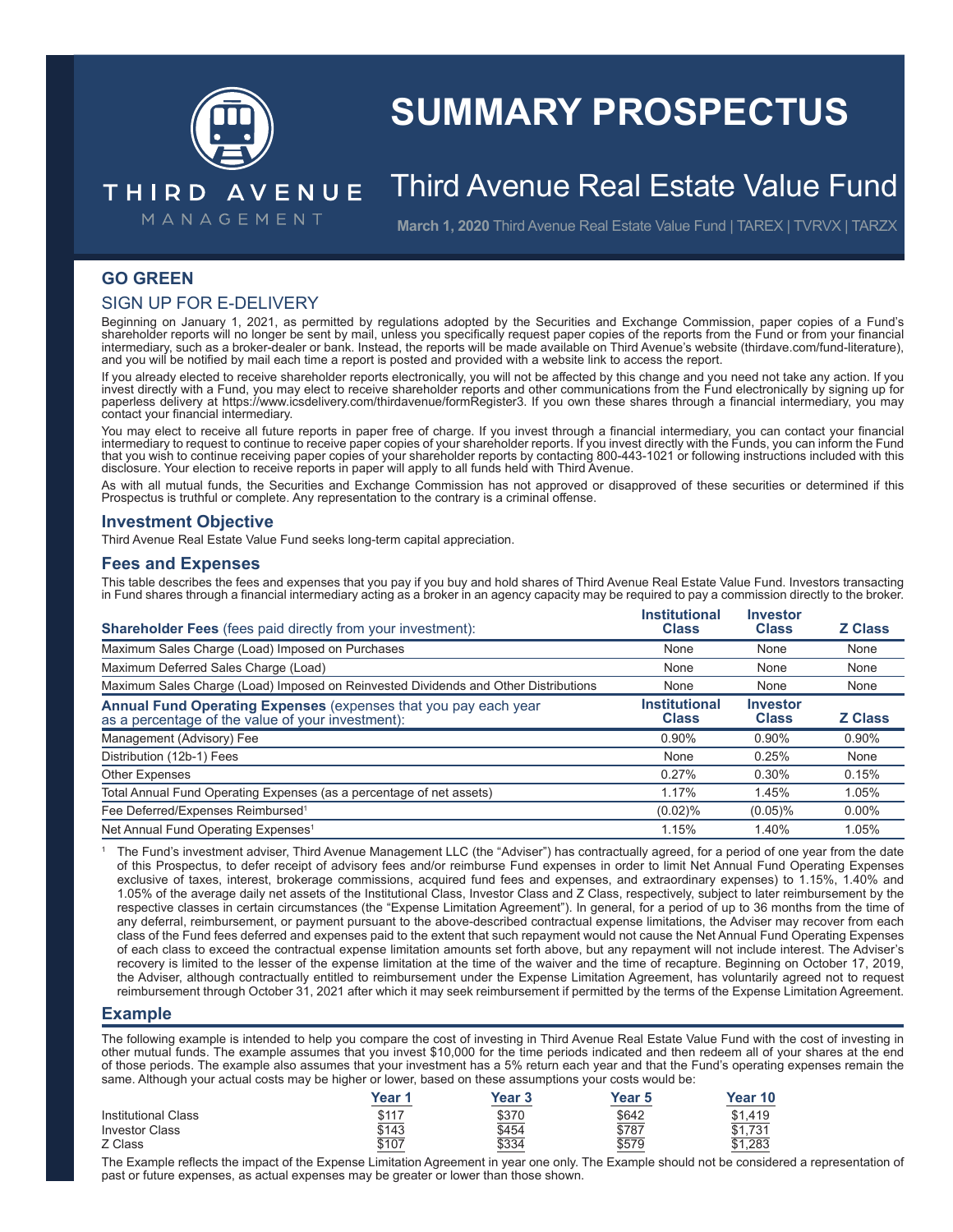#### **Portfolio Turnover**

The Fund pays transaction costs, such as commissions, when it buys and sells securities (or "turns over" its portfolio). A higher portfolio turnover may indicate higher transaction costs and may result in higher taxes when Fund shares are held in a taxable account. These costs, which are not reflected in Annual Fund Operating Expenses or in the Example, affect the Fund's performance. During the most recent fiscal year, the Fund's portfolio turnover rate was 22% of the average value of its portfolio.

#### **Principal Investment Strategies**

The Fund seeks to achieve its objective primarily by investing in equity securities, including common stocks and convertible securities, of well-financed (meaning companies with high quality assets and conservative levels of liabilities) real estate and real estate-related companies, or in companies which own significant real estate assets or derive a significant portion of gross revenues or net profits from real estate-related companies at the time of investment ("real estate companies"). Adhering to this strict value discipline, the Fund generally seeks to construct a focused portfolio of high conviction opportunities. The Fund seeks to acquire these securities at a discount to what the Adviser believes is their intrinsic value. Under normal circumstances, at least 80% of the Fund's net assets (plus the amount of any borrowing for investment purposes) will be invested in securities of real estate and real estate- related companies. The Fund may invest in companies of any market capitalization. The Fund may also acquire senior securities, such as preferred stocks and debt instruments (including high-yield, distressed and mortgage-backed securities, often referred to as "junk," that may be in default and may have any or no credit rating) of real estate companies or loans secured by real estate or real estate-related companies that the Adviser believes have above-average yield potential. The Fund also invests in both domestic and foreign securities.

#### **Principal Investment Risks**

*Market Risk.* Prices of securities (and stocks in particular) have historically fluctuated. The value of the Fund will similarly fluctuate and you could lose money.

*Real Estate Risk.* In addition to general market conditions, the value of the Fund will be affected by the strength of the real estate markets.

Factors that could affect the value of the Fund's holdings include the following: overbuilding and increased competition; increases in property taxes and operating expenses; declines in the value of real estate; lack of availability of equity and debt financing to refinance maturing debt; vacancies due to economic conditions and tenant bankruptcies; losses due to costs resulting from environmental contamination and its related clean-up; changes in interest rates impacting property values, borrowing costs, and real estate security prices; changes in zoning laws; casualty or condemnation losses; variations in rental income; changes in neighborhood values; and functional obsolescence and appeal of properties to tenants.

*REIT and Real Estate-Related Investment Risk.* To the extent that the Fund invests in real estate-related investments, such as securities of real estate-related companies, real estate investment trusts (REITs), real estate operating companies (REOCs) and related instruments and derivatives, it will be subject to the risks associated with owning real estate and with the real estate industry generally. These include difficulties in valuing and disposing of real estate, the possibility of declines in the value of real estate, risks related to general and local economic conditions, the possibility of adverse changes in the climate for real estate, environmental liability risks, the risk of increases in property taxes and operating expenses, possible adverse changes in zoning laws, the risk of casualty or condemnation losses, limitations on rents, the possibility of adverse changes in interest rates and in the credit markets and the possibility of borrowers paying off mortgages sooner than expected, which may lead to reinvestment of assets at lower prevailing interest rates. To the extent the Fund invests in REITs, it will also be subject to the risk that a REIT will default on its obligations or go bankrupt. By investing in REITs indirectly through the Fund, a shareholder will bear not only his or her proportionate share of the expenses of the Fund, but also, indirectly, similar expenses of such REITs.

*Style Risk.* Value securities involve the risk that they may never reach their expected full market value, either because the market fails to recognize the securities' intrinsic value or the expected value was misgauged. The Adviser may identify opportunities in areas of the real estate sector that appear to be temporarily depressed. The prices of securities in this sector may tend to go down more than those of companies in other industries. Since the Fund is not limited to investing in stocks, the Fund may own significant non-equity instruments in a rising stock market, thereby producing smaller gains than a fund invested solely in stocks. Because of the Fund's disciplined and deliberate investing approach, there may be times when the Fund will have a significant cash position. A substantial cash position can adversely impact Fund performance in certain market conditions and may make it more difficult for the Fund to achieve its investment objective.

*Focused Investing Risk.* Although the Fund is a diversified investment company under the Investment Company Act of 1940 (the "Act"), the Fund's investments will normally be more focused than its peers and may emphasize

investments in some issuers, industries, sectors or geographic regions more than others. To the extent that the Fund increases the relative emphasis of its investments in a particular issuer, industry, sector or geographic region, its share values may fluctuate in response to events affecting such issuer, industry, sector or geographic region. The Fund does not lose its status as a diversified investment company because of any subsequent discrepancy between the value of its various investments and the diversification requirements of the Act, so long as any such discrepancy existing immediately after the Fund's acquisition of any security or other property is neither wholly nor partly the result of such acquisition. Therefore, the Fund from time to time may have an investment portfolio that is considered "non-diversified" by the Act despite its classification as a diversified investment company.

*Foreign Securities and Emerging Markets Risk.* Foreign securities from a particular country or region may be subject to currency fluctuations and controls, or adverse political, social, economic or other developments that are unique to that particular country or region. Therefore, the prices of foreign securities in particular countries or regions may, at times, move in a different direction than those of U.S. securities. Emerging market countries can generally have economic structures that are less diverse and mature, and political systems that are less stable, than those of developed countries, and, as a result, the securities markets of emerging markets countries can be more volatile than more developed markets may be.

*United Kingdom Securities Risk.* Investments in United Kingdom ("U.K.") issuers may subject the Fund to regulatory, political, currency, security, and economic risks specific to the U.K. The U.K. has one of the largest economies in Europe, and the U.S. and other European countries are substantial trading partners of the U.K. As a result, the U.K.'s economy may be impacted by changes to the economic condition of the U.S. and other European countries. In a referendum held on June 23, 2016, the U.K. resolved to leave the European Union (the "EU"), and the U.K. officially left the EU at the end of January 2020. The U.K.'s departure from the EU may introduce significant uncertainties and instability in the financial markets.

*Hong Kong Securities Risk.* The Fund's investment in Hong Kong issuers may subject the Fund to legal, regulatory, political, currency, security, and economic risk specific to Hong Kong. As a Special Administrative Region of China, any changes in the Chinese economy, trade regulations or currency exchange rates may have an adverse impact on Hong Kong's economy.

- *Political and Social Risk*. Hong Kong reverted to Chinese sovereignty on July 1, 1997 as a Special Administrative Region of the People's Republic of China under the principle of "one country, two systems." Although China is obligated, under the SinoBritish Joint Declaration it signed in 1984, to maintain the current capitalist economic and social system of Hong Kong through June 30, 2047, the continuation of economic and social freedoms enjoyed in Hong Kong is dependent on the government of China. Any attempt by China to tighten its control over Hong Kong's political, economic or social policies may result in an adverse effect on Hong Kong's economy.
- *Economic Risk.* The economy of Hong Kong is closely tied to the economy of China. The Chinese economy has grown rapidly during the past several years and there is no assurance that this growth rate will be maintained. China may experience substantial rates of inflation or economic recessions, causing a negative effect on the economy and securities market. Delays in enterprise restructuring, slow development of well-functioning financial markets and widespread corruption have also hindered performance of the Chinese economy, and China continues to receive substantial pressure from trading partners to liberalize official currency exchange rates. Additionally, any fluctuation or shortage in the commodity markets could have a negative impact on the Hong Kong economy, which has few natural resources.

*Currency Risk.* The Fund's investments are usually denominated in or tied to the currencies of the countries in which they are primarily traded. Because the Fund may determine not to hedge its foreign currency risk, the U.S. Dollar value of the Fund's investments may be harmed by declines in the value of foreign currencies in relation to the U.S. Dollar.

*Currency Hedging Risk.* The Adviser may seek to hedge all or a portion of the Fund's foreign currency risk. However, the Adviser cannot guarantee that it will be practical to hedge these risks in certain markets or conditions or that any efforts to do so will be successful.

*Small- and Mid-Cap Risk.* The Fund may invest from time to time in smaller and mid-size companies whose securities tend to be more volatile and less liquid than securities of larger companies. This can adversely affect the prices at which the Fund can purchase and sell these securities and, thus, the value of the Fund's shares.

*Liquidity Risk.* Liquidity risk exists when particular investments are difficult to sell. The Fund may not be able to sell these investments at the best prices or at the value the Fund places on them. In such a market, the value of such investments and the Fund's share price may fall dramatically, even during periods of declining interest rates. Investments that are illiquid or that trade in lower volumes may be more difficult to value. The market for high-yield debt securities ("junk bonds") may be less liquid and therefore these securities may be harder to value or sell at an acceptable price,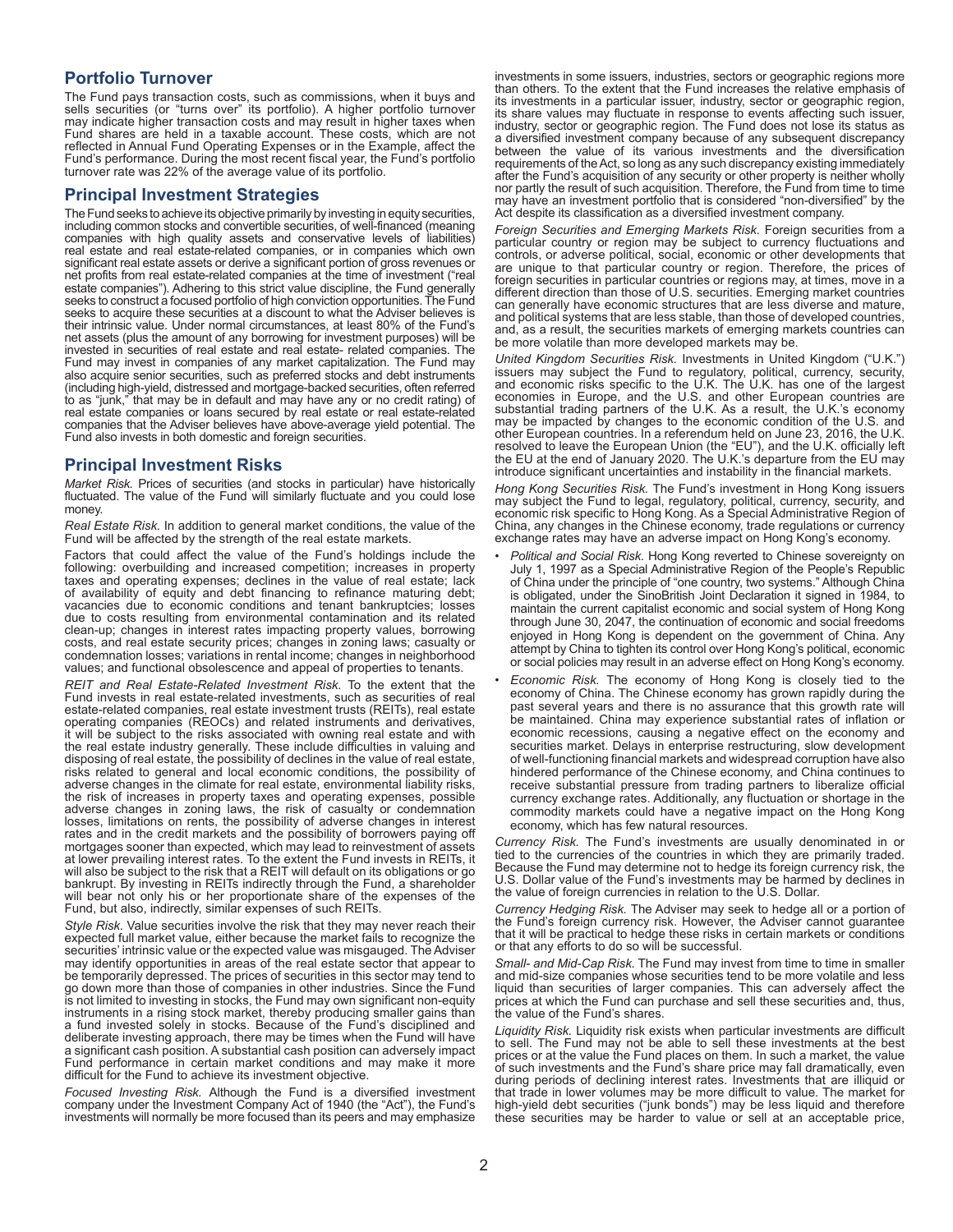especially during times of market volatility or decline. Investments in foreign securities tend to have greater exposure to liquidity risk than U.S. securities.

Liquidity can decline unpredictably in response to overall economic conditions or credit tightening. An unexpected increase in Fund redemption requests, including requests from shareholders who may own a significant percentage of the Fund's shares, could cause the Fund to sell its holdings at a loss or at undesirable prices and adversely affect the Fund's share price and increase the Fund's liquidity risk, Fund expenses and/or taxable distributions.

*Commodities Risk.* Prices of commodities such as timber and oil have historically been very volatile. Reductions in commodity prices will likely cause the prices of the securities of companies holding real estate affected by those industries to decline.

*Debt Securities Risk.* The market value of a debt security may decline due to general market conditions that are not specifically related to a particular company, such as real or perceived adverse economic conditions, changes in the outlook for corporate earnings, changes in interest or currency rates or adverse investor sentiment generally. The debt securities market can be susceptible to increases in volatility and decreases in liquidity. Increases in volatility and decreases in liquidity may be caused by a rise in interest rates (or the expectation of a rise in interest rates). Prices of bonds and other debt securities tend to move inversely with changes in interest rates. Typically, a rise in rates will adversely affect debt securities and, accordingly, will cause the value of the Fund's investments in these securities to decline. When interest rates fall, the values of already-issued securities generally rise, although investments in new securities may be at lower yields. The prices of high-yield debt securities ("junk bonds"), unlike investment grade debt securities, may fluctuate unpredictably and not necessarily inversely with changes in interest rates. Economic and other developments can adversely affect debt securities markets.

*High-Yield Risk.* The Fund's investments in high-yield debt securities (commonly known as "junk bonds") may expose the Fund to greater risks than if the Fund only owned higher-grade securities. The value of high-yield, lower quality securities is affected by the creditworthiness of the issuers of the securities and by general economic and specific industry conditions. Issuers of high-yield securities are not as strong financially as issuers of securities with higher credit ratings, so the securities are usually considered speculative investments.

*Insolvency and Bankruptcy Risk.* The Fund's investments in obligations of stressed, distressed and bankrupt issuers, including debt obligations that are in default, generally trade significantly below par and are considered speculative. There is even a potential risk of loss by the Fund of its entire investment in such securities. There are a number of significant risks inherent in the bankruptcy process. A bankruptcy filing by an issuer may adversely and permanently affect the market position and operations of the issuer. The Adviser, on behalf of the Fund, may also participate on committees formed by creditors to negotiate with debtors with respect to restructuring issues. There can be no assurance that the Adviser's participation would yield favorable results for the Fund, and such participation may subject the Fund to additional duties, liabilities and trading restrictions in a particular investment.

#### **Performance**

The following bar chart and table provide an indication of the risks of investing in Third Avenue Real Estate Value Fund. The bar chart shows changes in the performance of the Fund's Institutional Class shares from year to year over the past 10 calendar years. The table compares the average annual total returns of the Fund's Institutional Class, Investor Class and Z Class shares to a broad measure of market performance. All returns assume reinvestment of dividends and distributions. As with all mutual funds, the Fund's past performance, before and after taxes, is not necessarily an indication of how the Fund will perform in the future. Updated performance information is available at no cost by visiting *www.thirdave.com* or by calling (800) 443-1021.

Calendar Years



During the period shown in the above bar chart, the highest return for a quarter was 18.13% (quarter ended March 31, 2012) and the lowest return for a quarter was (20.97)% (quarter ended September 30, 2011).

After-tax returns are shown only for Institutional Class shares. After-tax returns of the Fund's other share classes will vary from those of the Institutional Class. After-tax returns are calculated using the historical highest individual federal marginal income tax rates and do not reflect the impact of state and local taxes. Actual after-tax returns depend on the investor's tax situation and may differ from those shown, and the after-tax returns shown are not relevant to investors who hold their Fund shares through tax-deferred arrangements, such as 401(k) plans or Individual Retirement Accounts ("IRAs").

#### **Average Annual Total**

| <b>Returns For the periods</b><br>ending 12/31/19                                                      | <b>Inception</b><br>Date | One<br>Year | Five<br><b>Years</b> | Ten<br>Years | <b>Since</b><br>Inception                                              |
|--------------------------------------------------------------------------------------------------------|--------------------------|-------------|----------------------|--------------|------------------------------------------------------------------------|
| Institutional Class Before<br>Taxes                                                                    | 9/17/98                  | 21.13%      | 3.86%                | 8.39%        | 9.94%                                                                  |
| After Taxes on<br><b>Distributions</b>                                                                 |                          | 16.53%      | 1.92%                | 6.86%        | 8.60%                                                                  |
| After Taxes on<br>Distributions and Sale of<br><b>Fund Shares</b>                                      |                          | 15.55%      | 2.84%1               | 6.59%        | 8.28%                                                                  |
| <b>Investor Class Before</b><br>Taxes                                                                  | 12/31/09                 | 20.84%      | 3.59%                | 8.13%        | 8.13%                                                                  |
| Z Class Before Taxes                                                                                   | 3/1/18                   | 21.19%      |                      |              | 0.38%                                                                  |
| <b>FTSE EPRA/NAREIT</b><br>Developed Index<br>(reflects no deductions for<br>fees, expenses, or taxes) |                          | 23.06%      | 6.53%                | 9.25%        | 9.82%<br>(Institutional)<br>9.25%<br>(Investor)<br>13.21%<br>(Z Class) |

1 The Return After Taxes on Distributions and Sale of Fund Shares is higher than the Return After Taxes on Distributions because of realized losses that would have been sustained upon the sale of Fund shares immediately after the relevant period.

#### **Portfolio Management**

#### **Investment Adviser**

Third Avenue Management LLC serves as the Fund's investment adviser.

#### **Portfolio Managers**

Jason Wolf, CFA, Portfolio Manager since 2010. Ryan Dobratz, CFA, Portfolio Manager since 2013.

#### **Purchase and Sale of Fund Shares**

The minimum initial investment for the Investor Class of the Fund is \$2,500, the minimum initial investment for the Institutional Class is \$100,000 and the minimum initial investment for Z Class is \$250,000 for a regular account and \$50,000 for an IRA. Additional investments for any class must be at least \$1,000 for a regular account and \$200 for an IRA, unless you use the Fund's Automatic Investment Plan, in which case the monthly minimum for additional investments is \$200. Broker-dealers or other financial intermediaries may impose higher initial or additional amounts for investment than those established by the Fund.

In general, you can buy or sell shares of the Fund by mail or telephone each day the New York Stock Exchange is open for trading. You may sell shares by making a redemption request of the Fund in writing or, if so elected on your account application, by telephone or Internet. The Fund's shares can be purchased either directly from the Fund, or through certain broker-dealers or financial intermediaries, so long as they have a selling agreement with the Fund's distributor. Purchase and sale transactions made through your broker-dealer or other financial intermediary may be subject to charges imposed by the broker-dealer or other financial intermediary. Investors transacting in the Fund's shares through a financial intermediary acting as a broker in an agency capacity may be required to pay a commission directly to the broker.

#### **Dividends, Capital Gains and Taxes**

The Fund's distributions may be taxable to you as ordinary income or capital gains, except when your investment is in an IRA, 401(k) or other tax-advantaged account.

### **Potential Conflicts of Interest – Financial Intermediary Compensation (Institutional and Investor Class only)**

If you purchase the Fund through a broker-dealer or other financial intermediary (such as a bank), the Fund, the Adviser and the Fund's distributor may pay the intermediary for making shares of the Fund available on its platforms and other shareholder services. These payments may create a conflict of interest by influencing the broker-dealer or other intermediary and your salesperson to recommend the Fund over another investment. Ask your salesperson or visit your financial intermediary's website for more information.